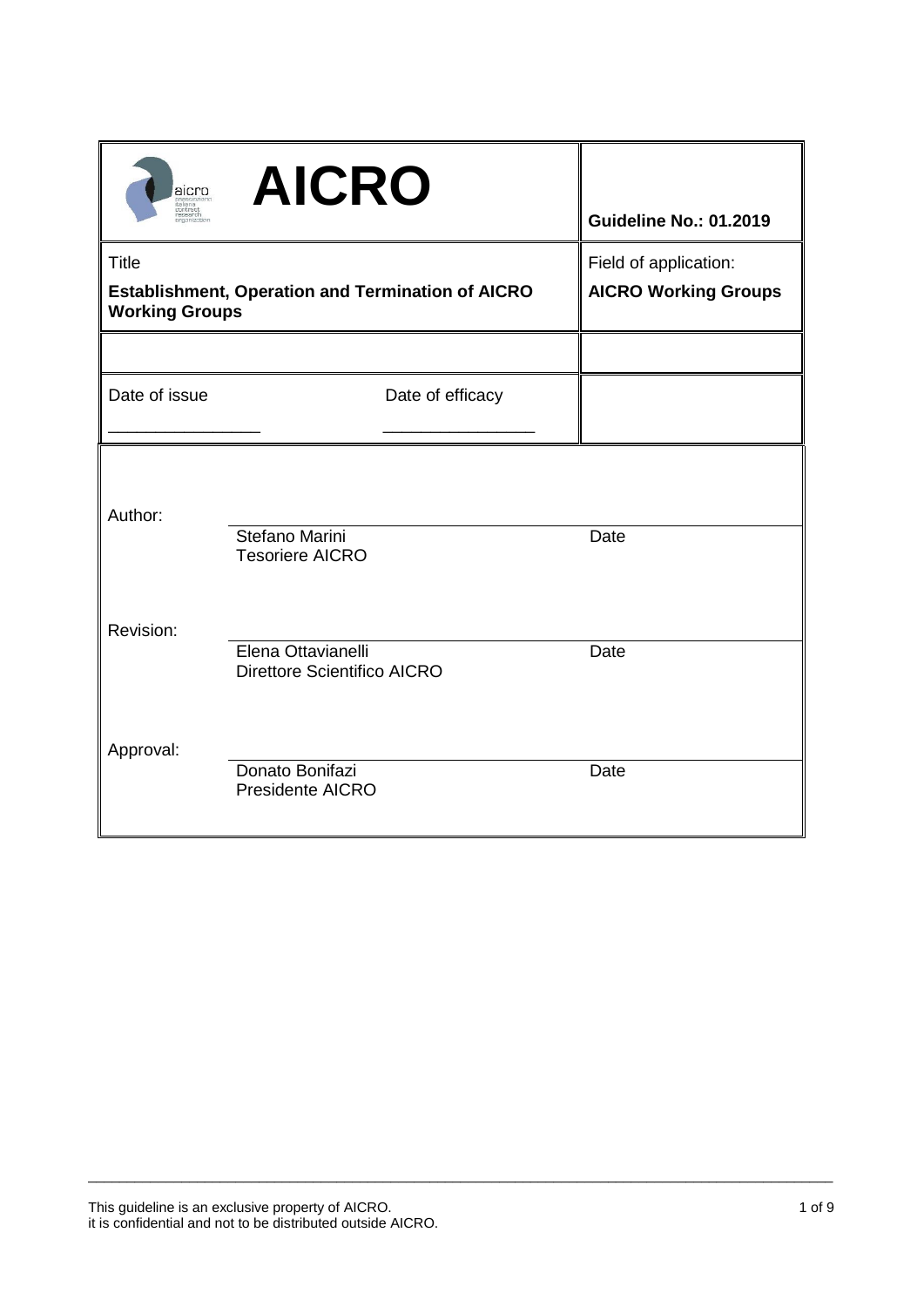# **Guideline History**

\_\_\_\_\_\_\_\_\_\_\_\_\_\_\_\_\_\_\_\_\_\_\_\_\_\_\_\_\_\_\_\_\_\_\_\_\_\_\_\_\_\_\_\_\_\_\_\_\_\_\_\_\_\_\_\_\_\_\_\_\_\_\_\_\_\_\_\_\_\_\_\_\_\_\_\_\_\_\_\_\_\_\_\_\_\_\_\_\_\_\_\_\_\_\_\_

| <b>Guideline</b><br><b>Version No.</b> | <b>Effective</b><br><b>Date</b> | <b>Description of Change(s)</b> | <b>Superseded</b><br>Guideline No. |
|----------------------------------------|---------------------------------|---------------------------------|------------------------------------|
| 01                                     |                                 | <b>New Guideline</b>            | <b>NA</b>                          |
| 02                                     |                                 |                                 | 01                                 |
| 03                                     |                                 |                                 | 02                                 |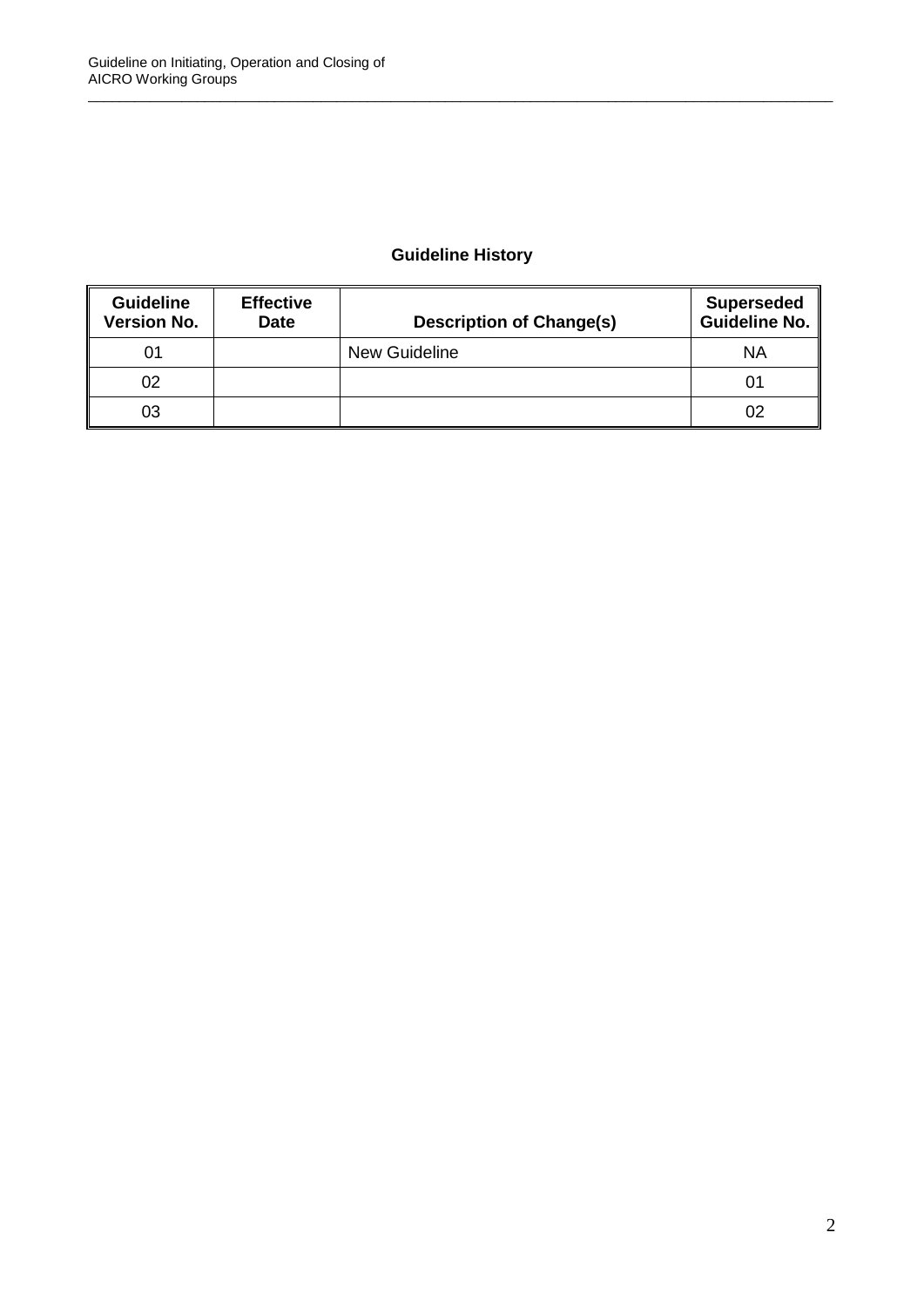# **Background and References**

AICRO's complexity is increasing as the number of members grows and new activities are taken on. Several strategic topics of interest for AICRO inspire initiation, discussion and interaction with external entities by AICRO working groups (WG). A uniform approach as to the handling of WGs is of utmost importance in order to guarantee the effective and efficient operation of WGs. Defined procedures regarding AICRO WGs are seen as indispensable to guarantee the successful delivery of outcomes generated by AICRO WGs.

\_\_\_\_\_\_\_\_\_\_\_\_\_\_\_\_\_\_\_\_\_\_\_\_\_\_\_\_\_\_\_\_\_\_\_\_\_\_\_\_\_\_\_\_\_\_\_\_\_\_\_\_\_\_\_\_\_\_\_\_\_\_\_\_\_\_\_\_\_\_\_\_\_\_\_\_\_\_\_\_\_\_\_\_\_\_\_\_\_\_\_\_\_\_\_\_

#### References:

1. AICRO Glossary of Terms and Abbreviations

#### **1. Purpose**

This Guideline specifies the procedure for the establishment, the management and operation as well as the termination of AICRO Working Groups.

## **2. Glossary of Terms and Abbreviations**

| Term                          | <b>Explanation</b>                                                                                                                                                                |
|-------------------------------|-----------------------------------------------------------------------------------------------------------------------------------------------------------------------------------|
| <b>AICRO</b> Individual       | Employee of a CRO which is an AICRO member                                                                                                                                        |
| AICRO (Member) Representative | A AICRO individual who is nominated by a AICRO<br>member to represent the member within AICRO<br>(company delegate).                                                              |
| <b>WG Chair</b>               | Any AICRO individual who chairs a WG. A WG<br>chair is either the WG initiator, a AICRO individual<br>nominated by the Consiglio Direttivo (CD) or has<br>been elected by the WG. |
| WG Co-chair                   | Any AICRO individual elected by the WG to act as<br>the deputy of the WG chair.                                                                                                   |
| <b>WG</b> Initiator           | Any AICRO individual who takes the initiative to<br>set-up a AICRO WG. The WG initiator is usually<br>the default first chair of the WG unless decided<br>differently by the CD.  |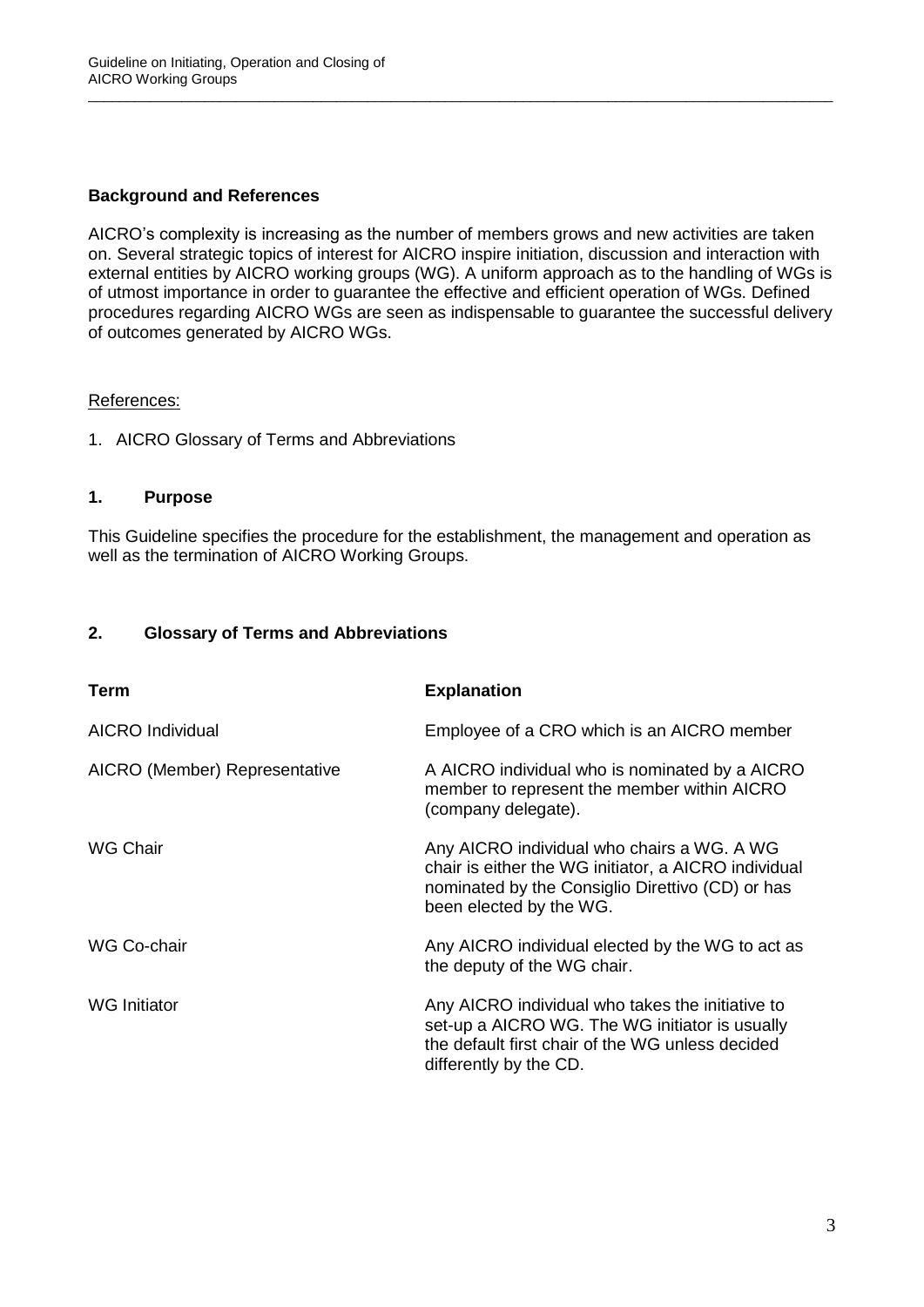| <b>Abbreviation</b> | <b>Explanation</b>                  |
|---------------------|-------------------------------------|
| <b>CD</b>           | Consiglio Direttivo                 |
| <b>FtF</b>          | Face to face                        |
| GA                  | <b>General Assembly</b>             |
| <b>SOP</b>          | <b>Standard Operating Procedure</b> |
| <b>TC</b>           | <b>Telephone Conference</b>         |
| WG                  | <b>Working Group</b>                |

## **3. Scope**

This Guideline applies to all AICRO individuals who are participating in the establishment, management and operation or termination of AICRO WGs. In addition, this Guideline applies to all applicants for WG membership, be it during the time of establishment of the WG or be it at a time point when the WG is already operating.

\_\_\_\_\_\_\_\_\_\_\_\_\_\_\_\_\_\_\_\_\_\_\_\_\_\_\_\_\_\_\_\_\_\_\_\_\_\_\_\_\_\_\_\_\_\_\_\_\_\_\_\_\_\_\_\_\_\_\_\_\_\_\_\_\_\_\_\_\_\_\_\_\_\_\_\_\_\_\_\_\_\_\_\_\_\_\_\_\_\_\_\_\_\_\_\_

#### **4. Responsibilities**

| <b>WG Chair</b>          | WG lead, selection of WG members, setting up WG meetings,<br>ensures predefined goals are met.                                                                                                                                                       |
|--------------------------|------------------------------------------------------------------------------------------------------------------------------------------------------------------------------------------------------------------------------------------------------|
| WG Co-Chair              | Supports the WG chair in all aspects of the WG work. Acts as the<br>deputy of the WG chair at all times, in particular in situations when the<br>chair is absent.                                                                                    |
| <b>WG</b> Initiator      | Consults with the CD regarding the establishment of a new WG. Upon<br>endorsement of the new WG by the CD, the initiator usually takes on<br>the role of the first chair of the WG unless decided differently by the<br>CD.                          |
| WG Member                | Actively supports the defined scope of work of the WG in order to<br>reach the predefined goals in an effective and efficient way.                                                                                                                   |
| <b>CD</b>                | Provides consultancy regarding the need, the setting up, the<br>management and operation as well as the termination of a AICRO<br>WG.                                                                                                                |
| <b>AICRO Secretariat</b> | Supports the WG regarding the distribution of WG material to the<br>AICRO representatives and is responsible for the uploading of WG<br>information onto the AICRO website as well as for archiving of WG<br>material after the termination of a WG. |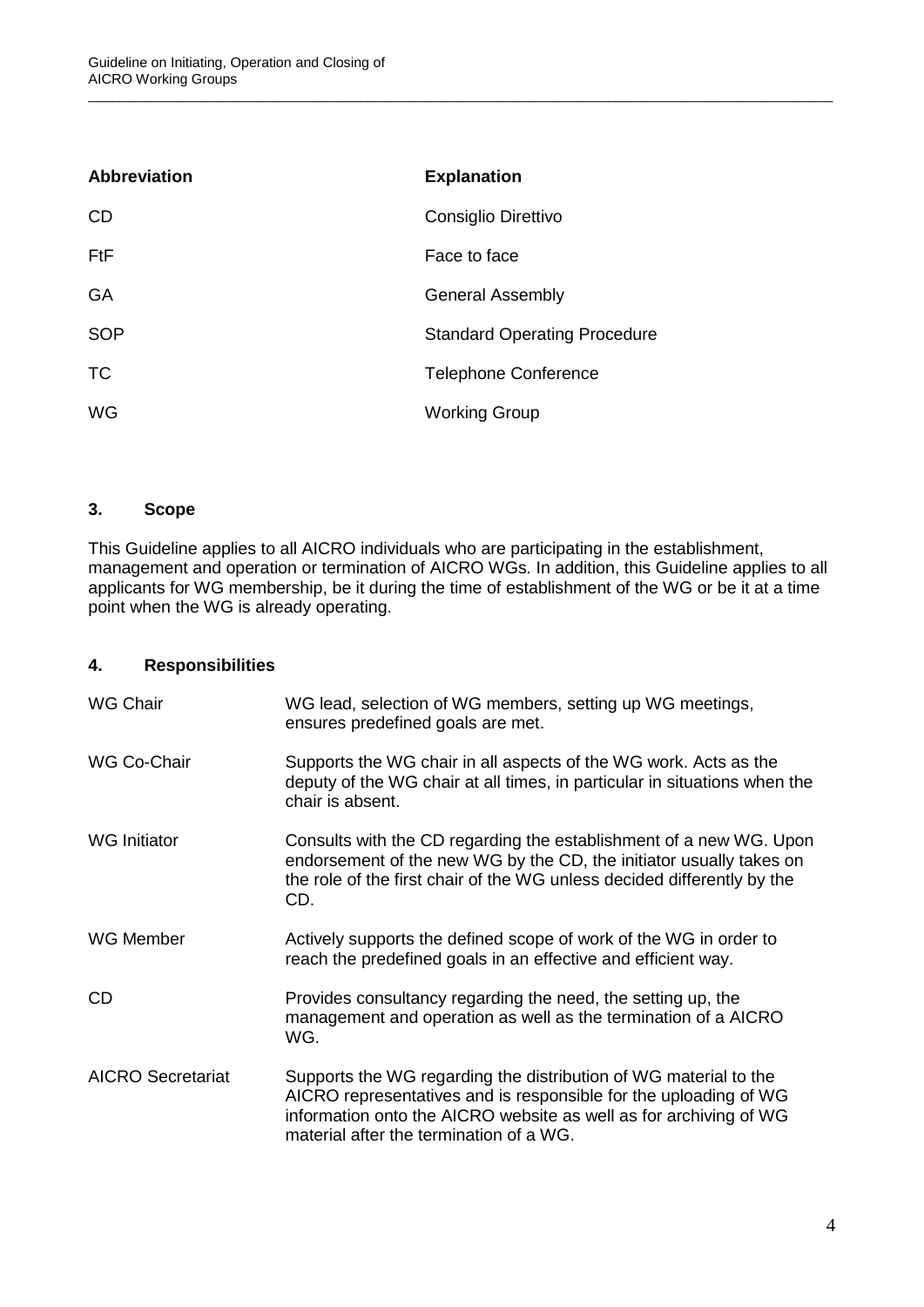#### **5. Procedures**

#### **Establishment of a AICRO Working Group**

#### **5.1.1. Initiation of a AICRO Working Group**

\_\_\_\_\_\_\_\_\_\_\_\_\_\_\_\_\_\_\_\_\_\_\_\_\_\_\_\_\_\_\_\_\_\_\_\_\_\_\_\_\_\_\_\_\_\_\_\_\_\_\_\_\_\_\_\_\_\_\_\_\_\_\_\_\_\_\_\_\_\_\_\_\_\_\_\_\_\_\_\_\_\_\_\_\_\_\_\_\_\_\_\_\_\_\_\_

Any AICRO individual is encouraged to come forward with an idea for a new WG and shall propose the topic to the CD. After endorsement by the CD and as a general rule, the initiator (the AICRO individual) is entitled to set-up the WG and by default becomes the first WG chair. However, the CD reserves the right to appoint a different first chair of the WG for reasons that are well thought through and carefully discussed within the CD. The WG chair prepares a document which describes the planned goals and activities – possibly including approximate timelines - of the proposed WG (WG statement). This document is forwarded to the CD for review. After discussion of the document (as deemed necessary), the statement is endorsed by the CD. A WG statement template can be found in the AICRO website.

The WG chair writes an invitation letter (WG statement usually as attachment to the invitation letter) containing his/her contact details and timelines for the application of potential WG members.

The invitation letter together with the attachment is sent by the WG chair to the AICRO secretariat for distribution to all AICRO representatives. For a sample invitation letter, see the AICRO Document Library.

The AICRO representatives are expected to distribute the material within their organisation (individual CRO).

In order to be able to present the WG in the public domain for any interested parties / potential WG members, the WG chair writes a short summary of the goals and planned activities (including timelines, if available) of the WG which he/she forwards to the CD for review and approval. The approved summary is sent by the WG chair to the AICRO secretariat for uploading the information onto the open area of the AICRO website.

#### **5.1.2. Working Group Member Selection and Termination of Membership**

Any AICRO individual is entitled to apply for WG membership (external advisors/experts see 5.1.3).

The application should be executed in writing, usually via email directed to the WG chair. Along with the application (e.g., motivation letter), a short biography of the applicant should be provided in order to enable the WG chair to form an opinion on the suitability of the applicant, especially if there are many applicants from one company.

During the process of setting-up the WG, the first WG chair is entitled to select the founding members of the WG. In case an application is submitted at a time when the WG is already operating, the WG chair presents the application to the full WG and asks for comments on the application and the applicant. However, the WG chair is entitled to decide on the acceptance of the applicant after careful consideration of the input by the WG members. In case of rejection, reasonable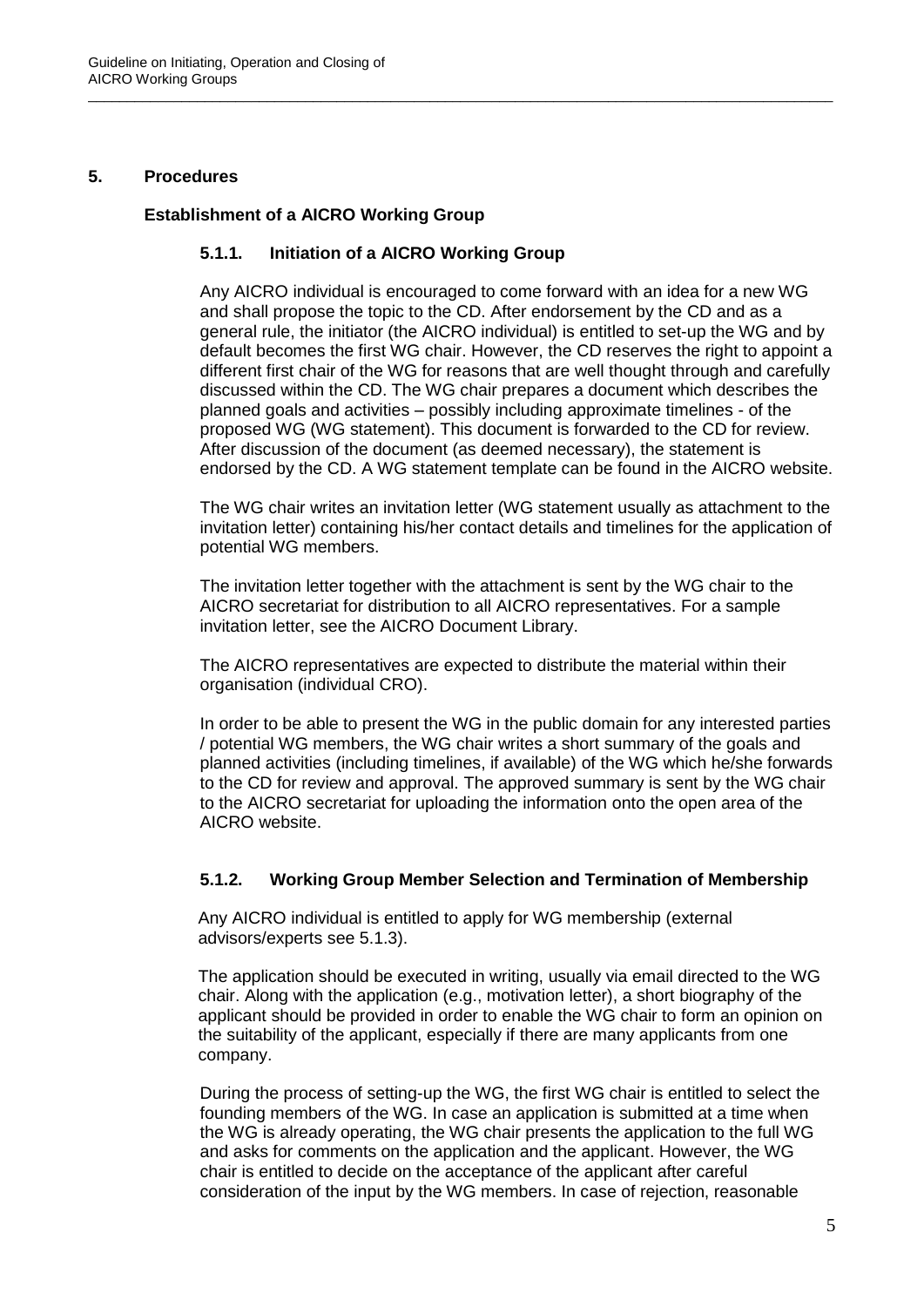grounds shall be communicated to the applicant by the WG chair, preferably in writing.

\_\_\_\_\_\_\_\_\_\_\_\_\_\_\_\_\_\_\_\_\_\_\_\_\_\_\_\_\_\_\_\_\_\_\_\_\_\_\_\_\_\_\_\_\_\_\_\_\_\_\_\_\_\_\_\_\_\_\_\_\_\_\_\_\_\_\_\_\_\_\_\_\_\_\_\_\_\_\_\_\_\_\_\_\_\_\_\_\_\_\_\_\_\_\_\_

Whenever a WG member wants to leave the WG, the member should inform the WG chair accordingly.

In case a WG member is missing WG meetings three consecutive times without informing the WG chair, the WG chair is entitled to exclude that member from the WG and formally terminate the membership. This will be done in writing, usually by email, with cc to CD. The WG chair informs the WG about the WG member leaving the WG and prepares an update of the WG members list. The updated list has to be forwarded to the AICRO secretariat for AICRO website updating.

As a general rule, WG membership of one company should be limited to two individuals from that company. Exceptions are possible and should be justified by the WG chair. In case of more than two applicants from one company the WG chair is entitled to perform a selection process on the basis of the submitted application.

There are no strict rules regarding the minimum number of WG members, however, the WG chair should carefully consider the actual number in terms of being representative for AICRO and also in terms of available capacity for reaching the set WG goals.

All accepted members are listed as WG members and are published on the AICRO website in the respective section for the WG (open area).

# **5.1.3. External Advisors to a Working Group**

The WG chair, together with the WG members, and in consultation with the CD, decides whether an external subject matter expert should be associated with the WG. This decision should not be done during the set-up of a WG (and therefore by the first chair alone), but only after establishment of a WG when the full WG agrees that an external advisor would be of benefit for the WG.

External experts are not necessarily attached to any AICRO member and are not considered WG members. They are considered advisors to the WG and are listed as such on the AICRO website in the respective WG section (open area) after they have been asked for respective approval (publishing the expert name on the AICRO website in the respective function as WG advisor).

# **5.1.4. Appointment of a Working Group Co-Chair**

In order to guarantee continuity and a smooth operation of the WG, it is encouraged that the WG elects a co-chair as soon as possible after the inception of the WG. No formalities are required other than a majority vote after asking the full WG for volunteers. The WG co-chair supports the WG chair in all aspects of the WG work, in particular when the WG chair is absent. The WG co-chair becomes the deputy of the WG chair and is listed as such on the AICRO website in the respective WG section (open area).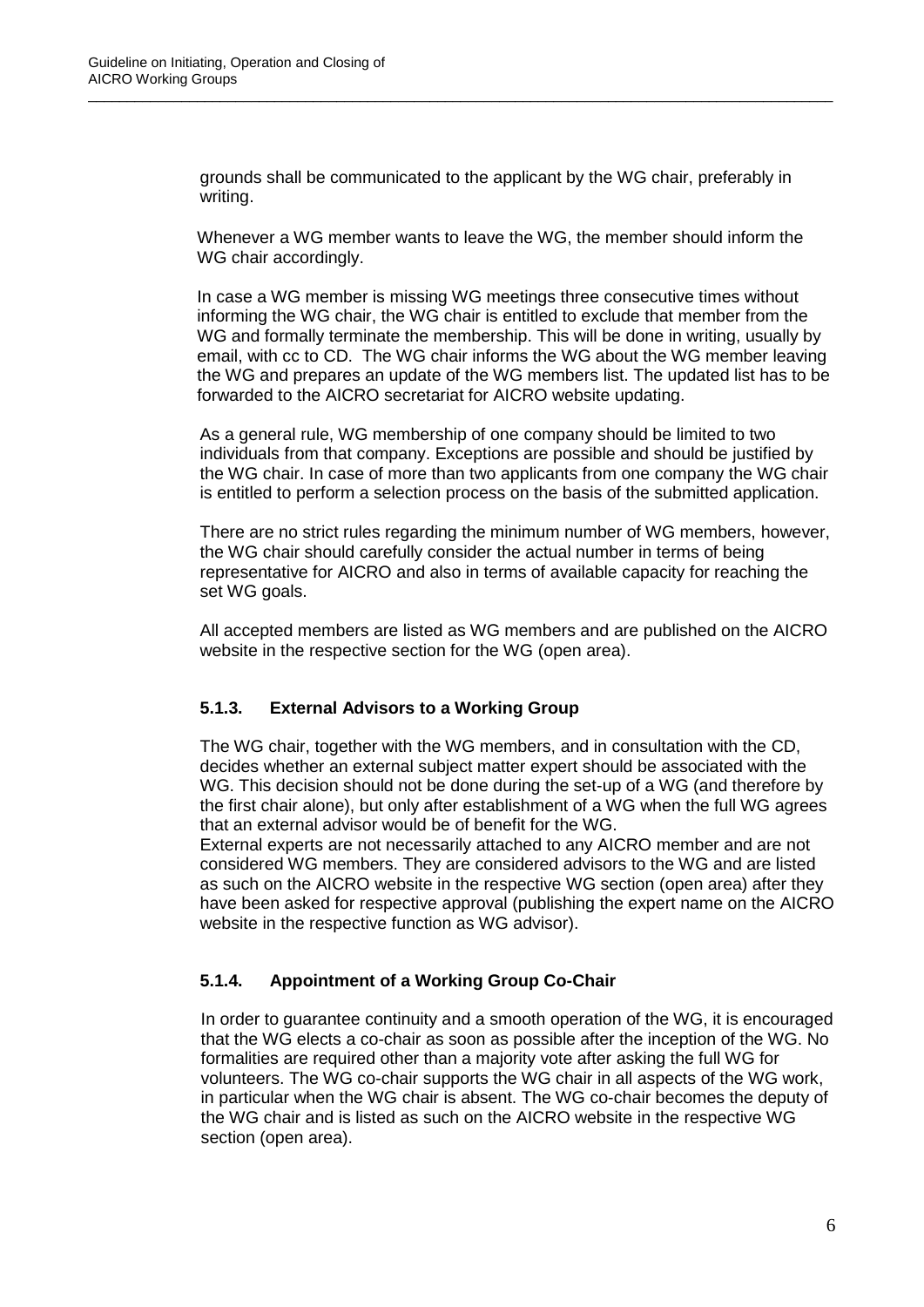# **5.1.5. Election of a WG Chair**

The initiator of the WG usually becomes the first chair of the WG (exceptions possible, see 5.1.1.).

\_\_\_\_\_\_\_\_\_\_\_\_\_\_\_\_\_\_\_\_\_\_\_\_\_\_\_\_\_\_\_\_\_\_\_\_\_\_\_\_\_\_\_\_\_\_\_\_\_\_\_\_\_\_\_\_\_\_\_\_\_\_\_\_\_\_\_\_\_\_\_\_\_\_\_\_\_\_\_\_\_\_\_\_\_\_\_\_\_\_\_\_\_\_\_\_

Whenever a chair wants to or has to step down from that position, the chair shall inform the CD immediately. It is the responsibility of the full WG to elect a new chair. No formalities are required other than a majority vote after the co-chair has asked the full WG for volunteers for the WG chair position. The former chair (if possible) or the co-chair informs the CD about the election outcome. The new chair shall present him/herself to the CD. The CD endorses the new chair, however reserves the right to appoint a different chair. This will remain the exception and has to be carefully thought through and discussed within the CD and possibly also with WG members.

Should there be a time gap between the former chair leaving the WG and the new chair being elected, the nominated co-chair is automatically acting as the chair during that period. The acting chair should see to it that the election is taking place as soon as possible.

In case the co-chair is elected as new chair a new co-chair needs to be appointed according to 5.1.4.

Any material which needs to be handed over from the former to the new chair shall be prepared by the former chair and/or the co-chair.

The former chair and/or the co-chair and the new chair arrange for a smooth handover of material, information, etc.

The former chair is encouraged to support the new chair as long as support is deemed necessary and possible by the former chair. The co-chair is also responsible to support the new chair.

# **5.2. Management and Operation of a AICRO Working Group**

#### **5.2.1. Working Group Meetings**

WG meetings can be held as telephone conferences (TC) or face to face meetings (FtF).

The chair together with the WG decides on the frequency and type of meetings at the outset of the WG activities. Meeting frequency and type can be changed as work progresses and as deemed necessary. As a general rule, monthly meetings should be considered in order to ensure continuous activities and communication. Meetings on demand are supported whenever the chair or the whole WG consider them as beneficial.

It is within the responsibility of the WG chair to set up the meetings.

There should be a meeting agenda circulated in advance.

In case a WG member is not able to attend the meeting, he/she should send a note to the WG chair indicating his/her planned absence.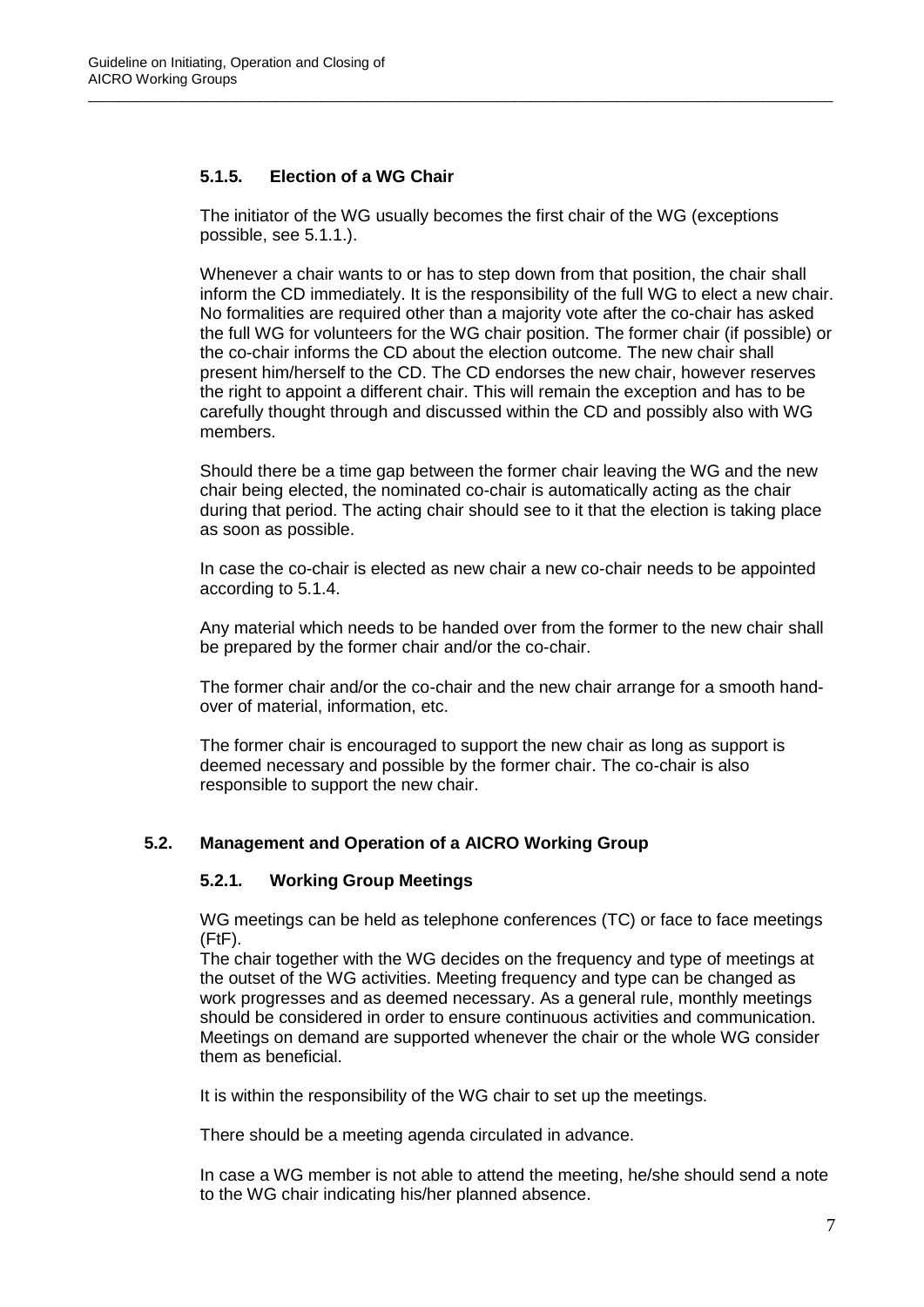The WG chair, co-chair or a delegate should write meeting minutes. The format of agenda and minutes is generally free, however the use of the AICRO template is encouraged. Meeting minutes should be distributed within ten working days to all WG meeting attendees for review before they are finalized. The WG chair distributes the final minutes to all WG members (meeting attendees plus absent WG members) as well as to the AICRO secretariat.

\_\_\_\_\_\_\_\_\_\_\_\_\_\_\_\_\_\_\_\_\_\_\_\_\_\_\_\_\_\_\_\_\_\_\_\_\_\_\_\_\_\_\_\_\_\_\_\_\_\_\_\_\_\_\_\_\_\_\_\_\_\_\_\_\_\_\_\_\_\_\_\_\_\_\_\_\_\_\_\_\_\_\_\_\_\_\_\_\_\_\_\_\_\_\_\_

The AICRO secretariat is responsible for uploading the minutes onto the respective restricted area of the AICRO website.

It is up to the WG chair whether or not the final minutes will be distributed to the CD. It is encouraged to do so whenever important decisions are taken during a WG meeting, e.g., to present at the AIFA, at a conference or to write a publication. Whenever the public domain is affected the CD should be informed.

## **5.2.2. Working Group Outcome**

Any outcome of a WG's work (presentation, report, publication, any other document) is to be distributed by the WG chair, co-chair or delegate (e.g., author of a document) within the WG until a final version is reached.

The WG chair is responsible to forward the outcome to the CD.

Those WG members who significantly contributed to the outcome shall be recognized in the document either by including them in the list of authors (e.g., in case of a publication or presentation) or by including a special acknowledgement in the document, or by any other appropriate means. It is the full WG decision as to who and in what format contributors should be listed on the outcome document.

The WG chair will present the WG's work in progress and/or outcome in an appropriate document when asked by the CD (e.g., for GAs, or other meetings / events). In addition, the WG chair should keep in mind to inform the CD and AICRO representatives about the WG's working progress on a regular basis. In order to do so, the WG chair should actively request a specific agenda item for the next scheduled AICRO TC/GA. In addition, and as a minimum, the CD will see to it that each WG is represented on the agenda of at least one AICRO TC and on GA. The activities of the WG will also be reported in at least one newsletter per year. These mutual measures should succeed in informing all AICRO members about WG activities.

Any outcome document will be sent to the AICRO secretariat for uploading the document onto the respective restricted area of the AICRO website, however in full respect of publication rights. Whether the outcome should also be made accessible to the public (by uploading it to the open area of the AICRO website) shall be jointly decided by the WG chair and the CD. If an agreement cannot be reached, the outcome shall not be published in the public domain.